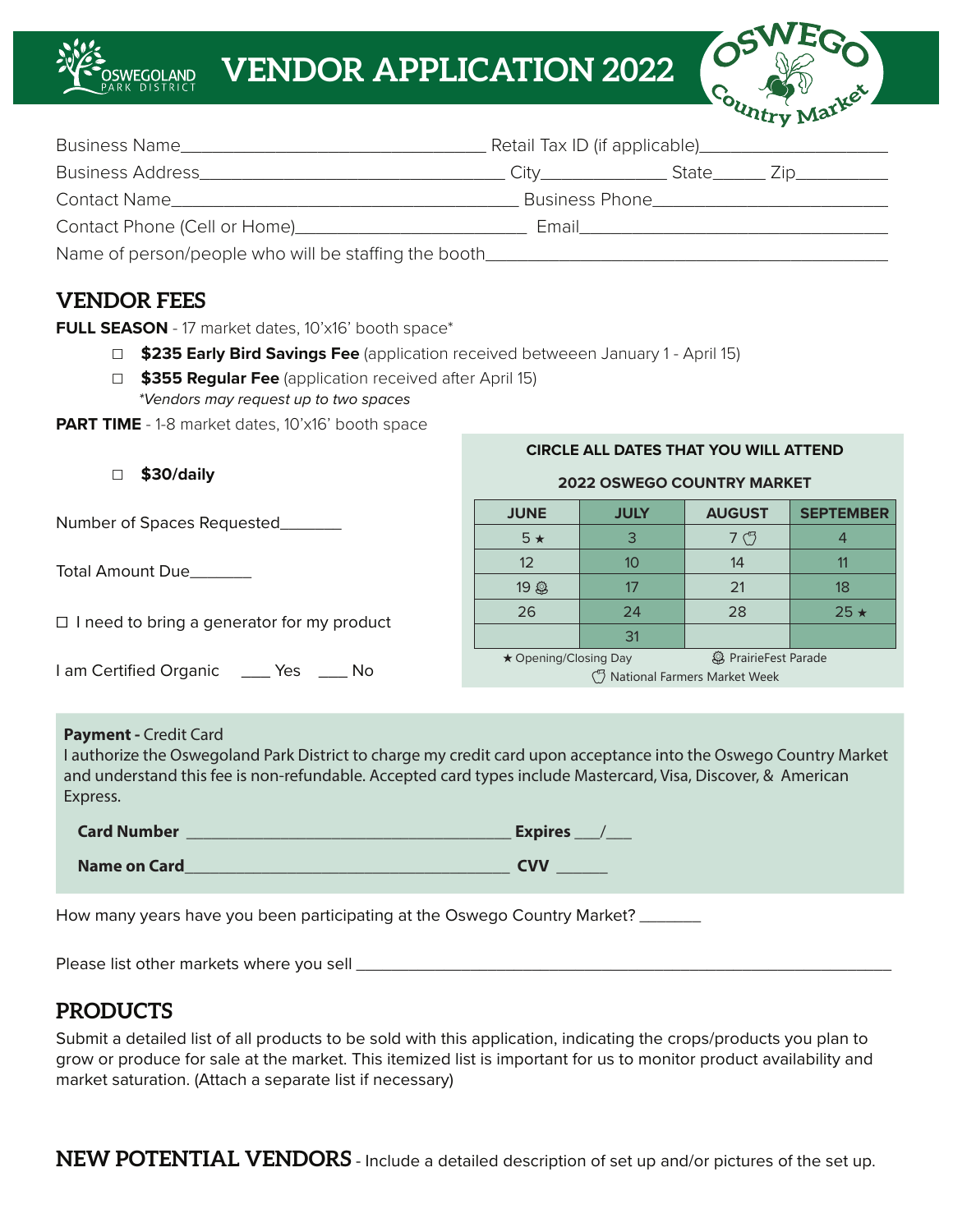# **HOLD HARMLESS AND INDEMNIFICATION**

Vendor agrees that neither the Oswegoland Park District, nor the Janet H. Tripp Living Trust dated 07/14/1998, Janet H. Tripp Trustee, Robert W. Tripp Trustee, P.O. Box 699, Oswego IL, nor Gregory L. and Joan Kaleel, nor any public or private property owner whose property is utilized by the Market shall be liable for injury to the Vendor's business or any loss of income therefrom, or for personal injury or damage to the property of the Vendor, its employees, invitees, customers or any other person in or around the Vendor's section, regardless of whether the injury or damage results from conditions arising from other sources or places (including, but not limited to, weather conditions, power outages, or other similar occurrences) and regardless of whether the cause or means of repairing the conditions is inaccessible to the Vendor. Vendor further agrees that neither the Oswegoland Park District, nor the Janet H. Tripp Living Trust dated 07/14/1998, Janet H. Tripp Trustee, Robert W. Tripp Trustee, P.O. Box 699, Oswego IL, nor Gregory L. and Joan Kaleel, nor any other public or private owner whose property is utilized for the event, shall be liable for any damages arising directly or indirectly from any act or omission of event sponsors or any customer at the event.

To the fullest extent permitted by law, the Vendor shall indemnify, keep safe and hold harmless the Oswegoland Park District and its agents, officers and employees and any other public or private property owner whose property is utilized for the event, against all injuries, deaths, losses, damages, claims, suits, liabilities, judgements, costs, and expenses, which may arise directly or indirectly from any negligence or reckless or willful misconduct of the Vendor, its employees or agents. The Vendor shall, at its own expense, appear, defend, and pay all charges of attorneys and all costs and other expenses arising therefrom or incurred in connection therewith. If any judgement shall be rendered against the Oswegoland Park District or any other property owner in any such action, the Vendor shall, at its own expense, satisfy and discharge the same.

I hereby affirm that I have read and understand the Hold Harmless and Indemnification and agree to the terms expressed therein.

→ Signature \_\_\_\_\_\_\_\_\_\_\_\_\_\_\_\_\_\_\_\_\_\_\_\_\_\_\_\_\_\_\_\_\_\_\_\_\_\_\_\_\_\_\_\_\_\_\_\_ Date \_\_\_\_\_\_\_\_\_\_\_\_\_\_\_\_\_\_\_\_\_\_\_\_\_\_

### **VENDOR AGREEMENT**

Your initials and signature below indicate that you agree to the following:

\_\_\_\_\_ I have received, read, and will comply with the Oswego Country Market Rules and Regulations and Vendor Guidelines for In & Out Markets.

\_\_\_\_\_ I understand that I will be responsible for additional fees if I do not comply with the Oswego Country Market Rules and Regulations.

\_\_\_\_\_ I understand that I need to provide proof of liability insurance that insures my activity as a vendor at the Oswego Country Market. The Oswegoland Park District will be named as additional insured.

\_\_\_\_\_ I will provide all necessary permits and supporting documentation.

→ Signature:\_\_\_\_\_\_\_\_\_\_\_\_\_\_\_\_\_\_\_\_\_\_\_\_\_\_\_\_\_\_\_\_\_\_\_\_\_\_\_\_\_\_\_\_\_\_\_\_\_\_\_\_\_\_\_\_\_\_\_\_\_\_\_\_\_\_\_\_\_\_\_\_\_\_\_\_\_\_\_\_\_\_\_\_\_

Print Name:\_\_\_\_\_\_\_\_\_\_\_\_\_\_\_\_\_\_\_\_\_\_\_\_\_\_\_\_\_\_\_\_\_\_\_\_\_\_\_\_\_\_\_\_\_\_\_\_\_\_\_\_\_\_\_\_\_\_\_ Date:\_\_\_\_\_\_\_\_\_\_\_\_\_\_\_\_\_\_\_\_\_

The Oswegoland Park District reserves the right to approve, disapprove, or dismiss any vendor at its discretion. Food vendors must contact the Kendall County Health Department at 630.553.8096 or environmental\_health@co.kendall.il.us. If a **permit or license is required, it must be provided to the Market Manager prior to participation in the market.** Return your application, payment, checks payable to the Oswegoland Park District, with your **Certificate of Insurance**, and other permits/documentation to: *Oswego Country Market, Oswegoland Park District, 313 E Washington Street, Oswego, IL 60543.*  Questions? Email Cori at oswegocountrymarket@oswegolandpd.org or call 630.554.4433.

| For Oswegoland Park District Office Use:   Date Received | <b>Initial</b> |          |
|----------------------------------------------------------|----------------|----------|
| <b>Vendor Application</b>                                |                |          |
| Payment                                                  |                |          |
| <b>Certificate of Insurance</b>                          |                | Approved |
| <b>Health Dept Permit</b>                                |                | Declined |
| <b>In-Stall Parking Permit Application (optional)</b>    |                |          |